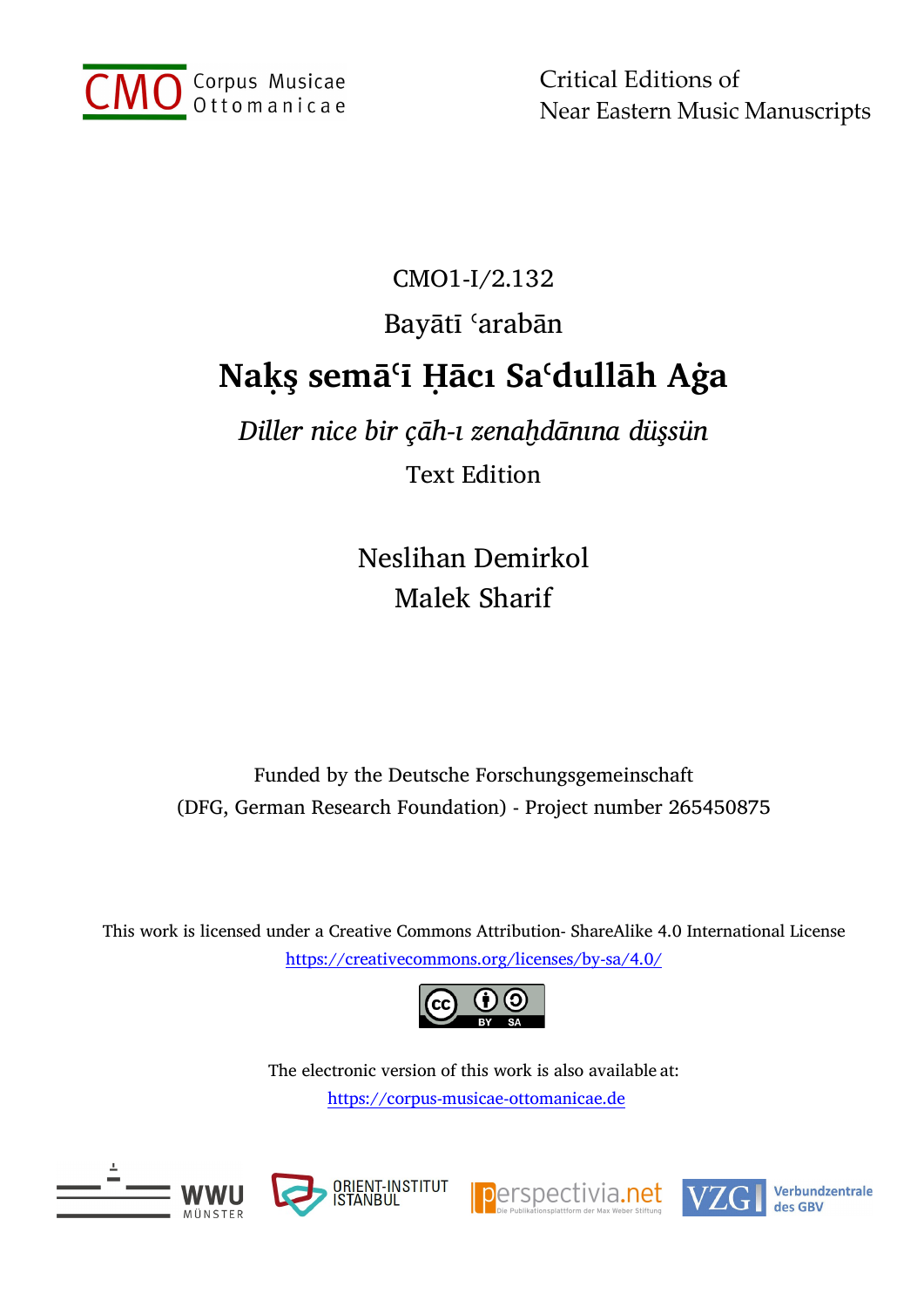## بیاتى عربن

نقش سماعى ˨اݪ سعد الله ا̎ا 172 .p

piece no. 132

<sup>2</sup> دللر نیˤه ˊر Ωاه زنحداننه دوشسون سایه ك كبى زلفكده قو داماننه دوشسون

<sup>4</sup> ԷԵ ԷԵ ԷԵ تنه ˔ن نى Թلا Թلا Թلا یࠁ لل لى اى ʹری سۤ̑ كوزل لبلرى خمرا كوزل <sup>6</sup> ر˭لرى زیبا كوزل جانم عمرم امان اى آفت جانم اى قاشى كمانم اى سرو روانم (مكرر)

<sup>8</sup> بند Զنى چوز زلفنى برى بو بهانیࠁ دل زار <sup>10</sup> كه كردننه كاهى كریباننه دوشسون

˔رنم كالاول م

<sup>1</sup> انقش سباعي حاجي سعد الله اغا [The lyrics appear in NE2067, fol. 54v; AK37, fol. 45v; M1362, fol. 90r; HB1, p. 287; HB2, p. 263; GR, p. 357; Ha, p. 447 and TMKlii, no. 95.

in missing˨] اݪ سعد الله ا̎ا | TMKlii نقش یورك سماعى 1362,M یورك سماعى [نقش سماعى 1 زنخدانكه ,GR زنحدانكه ,NE2067 زنخداننه [ HB1, HB2, GR | جاه [چاه 2 1362 SR 2) KE2067 Ha, TMKlii 3 داماننه [دامكه GR, كه̯داما Ha, TMKlii | دوشسون [missing in M1362 4 ن [˔ن̯ NE2067, AK37, M1362 | | إيالا يالا يالا يالا والا AK37, M1362 | بالا يالا يالا إيالا والا كاه [كه 10 GR, TMKlii 10 بهانه یله NE2067 إبهانه ایله [بهانیله | NE2067 بازى [بارى | Ha, GR, TMKlii NE2067 | كردننه [كه̯كرد M1362, Ha, GR, TMKlii | كریباننه [كه̯كریبا M1362, GR, TMKlii